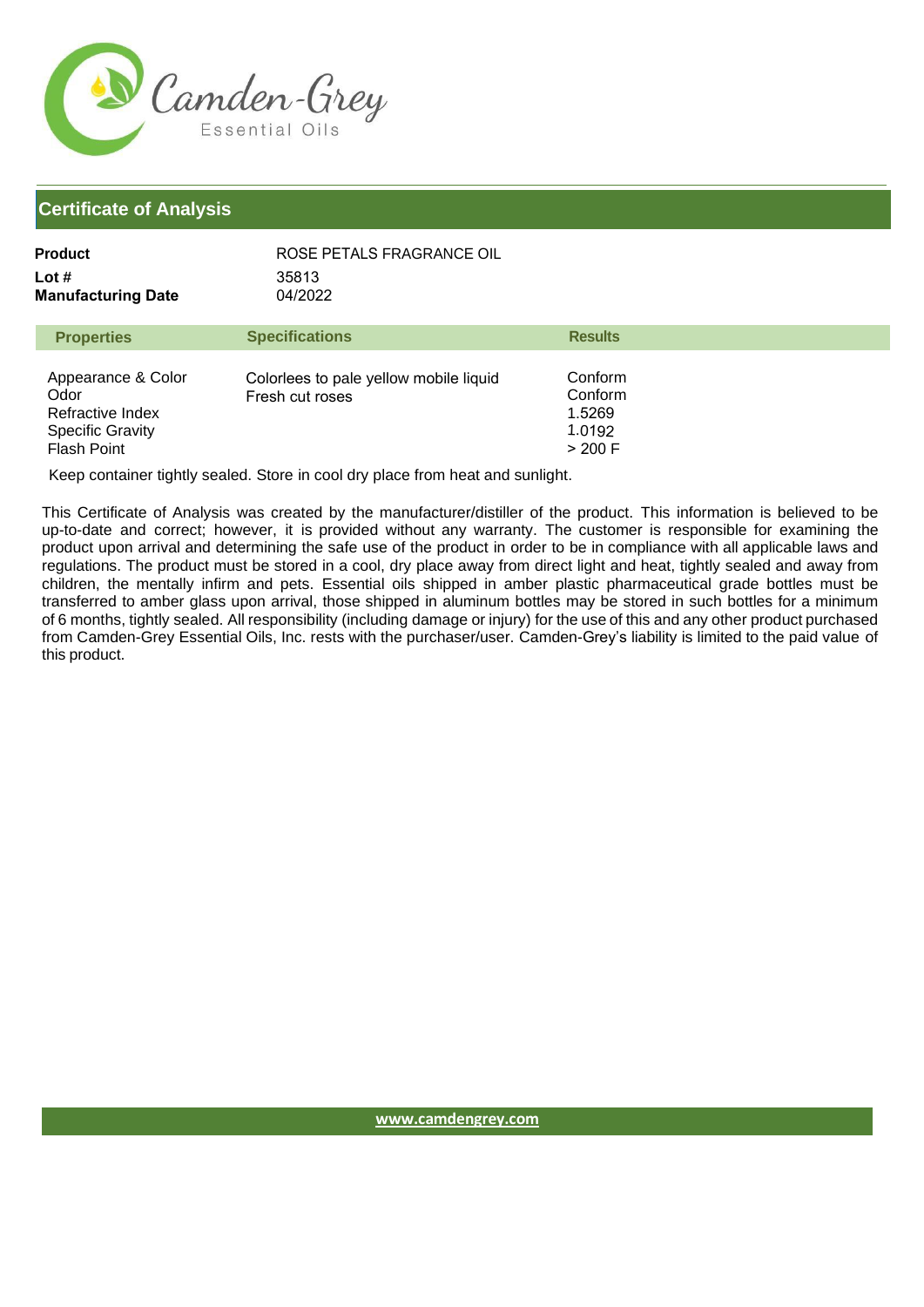

| Product             | ROSE PETALS FRAGRANCE OIL |                |
|---------------------|---------------------------|----------------|
| Lot #<br>Shelf Life | 30664<br>1.5 years        |                |
| <b>Properties</b>   | <b>Specifications</b>     | <b>Results</b> |

| Appearance & Color<br>Odor<br>Refractive Index<br><b>Specific Gravity</b><br>Flash Point | Colorlees to pale yellow mobile liquid<br>Fresh cut roses | Conform<br>Conform<br>1.5258<br>1.021<br>> 200 F |
|------------------------------------------------------------------------------------------|-----------------------------------------------------------|--------------------------------------------------|
|------------------------------------------------------------------------------------------|-----------------------------------------------------------|--------------------------------------------------|

Keep container tightly sealed. Store in cool dry place from heat and sunlight.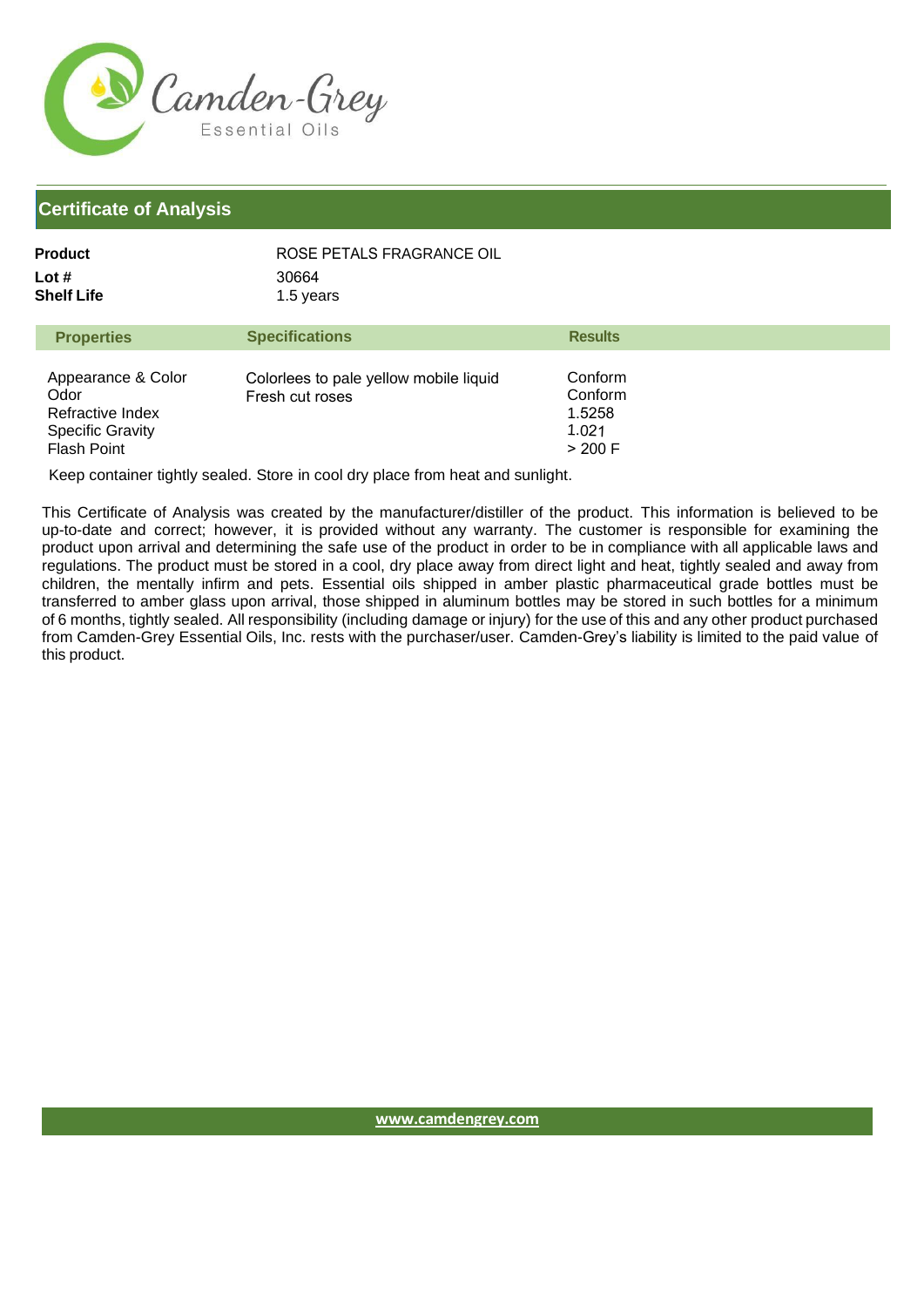

| Product    | ROSE PETALS FRAGRANCE OIL |
|------------|---------------------------|
| Lot #      | 23696                     |
| Shelf Life | 1.5 years                 |

| <b>Properties</b>                                                                               | <b>Specifications</b>                                     | <b>Results</b>                                   |
|-------------------------------------------------------------------------------------------------|-----------------------------------------------------------|--------------------------------------------------|
| Appearance & Color<br>Odor<br>Refractive Index<br><b>Specific Gravity</b><br><b>Flash Point</b> | Colorlees to pale yellow mobile liquid<br>Fresh cut roses | Conform<br>Conform<br>1.5260<br>1.020<br>> 200 F |

Keep container tightly sealed. Store in cool dry place from heat and sunlight.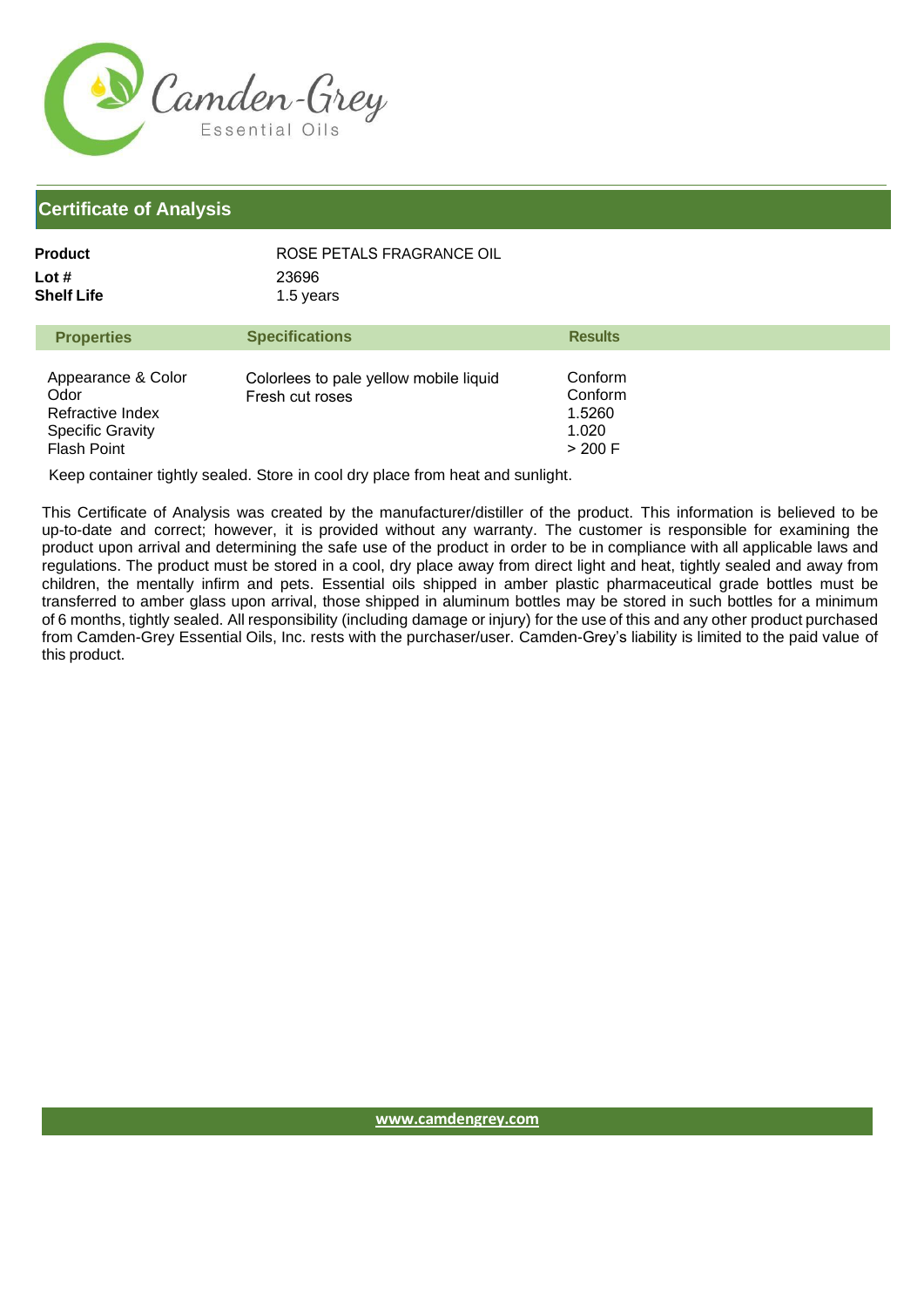

| Product             | ROSE PETALS FRAGRANCE OIL |
|---------------------|---------------------------|
| Lot #<br>Shelf Life | 21225<br>1.5 years        |
|                     |                           |

| <b>Properties</b>                                                                        | <b>Specifications</b>                                     | <b>Results</b>                                   |
|------------------------------------------------------------------------------------------|-----------------------------------------------------------|--------------------------------------------------|
| Appearance & Color<br>Odor<br>Refractive Index<br><b>Specific Gravity</b><br>Flash Point | Colorlees to pale yellow mobile liquid<br>Fresh cut roses | Conform<br>Conform<br>1.5249<br>1.019<br>> 200 F |

Keep container tightly sealed. Store in cool dry place from heat and sunlight.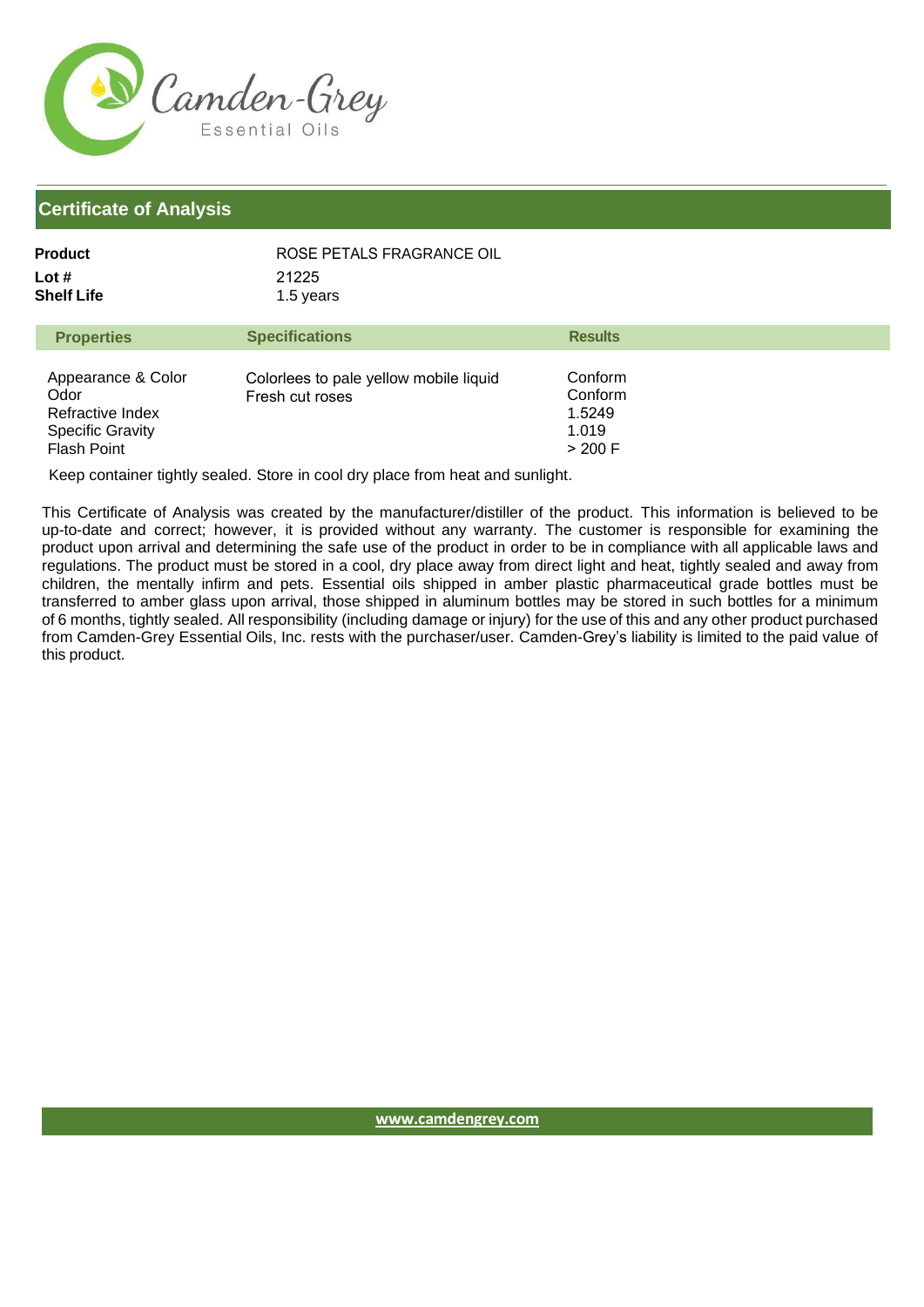

| Product    | ROSE PETALS FRAGRANCE OIL |
|------------|---------------------------|
| Lot #      | 18879                     |
| Shelf Life | 1.5 years                 |

| <b>Properties</b>       | <b>Specifications</b>                  | <b>Results</b> |
|-------------------------|----------------------------------------|----------------|
| Appearance & Color      | Colorless to pale yellow mobile liquid | Conform        |
| Odor                    | Fresh cut roses                        | Conform        |
| Refractive Index        |                                        | 1.5259         |
| <b>Specific Gravity</b> |                                        | 1.020          |
| <b>Flash Point</b>      |                                        | > 200 F        |

Keep container tightly sealed. Store in cool dry place from heat and sunlight.